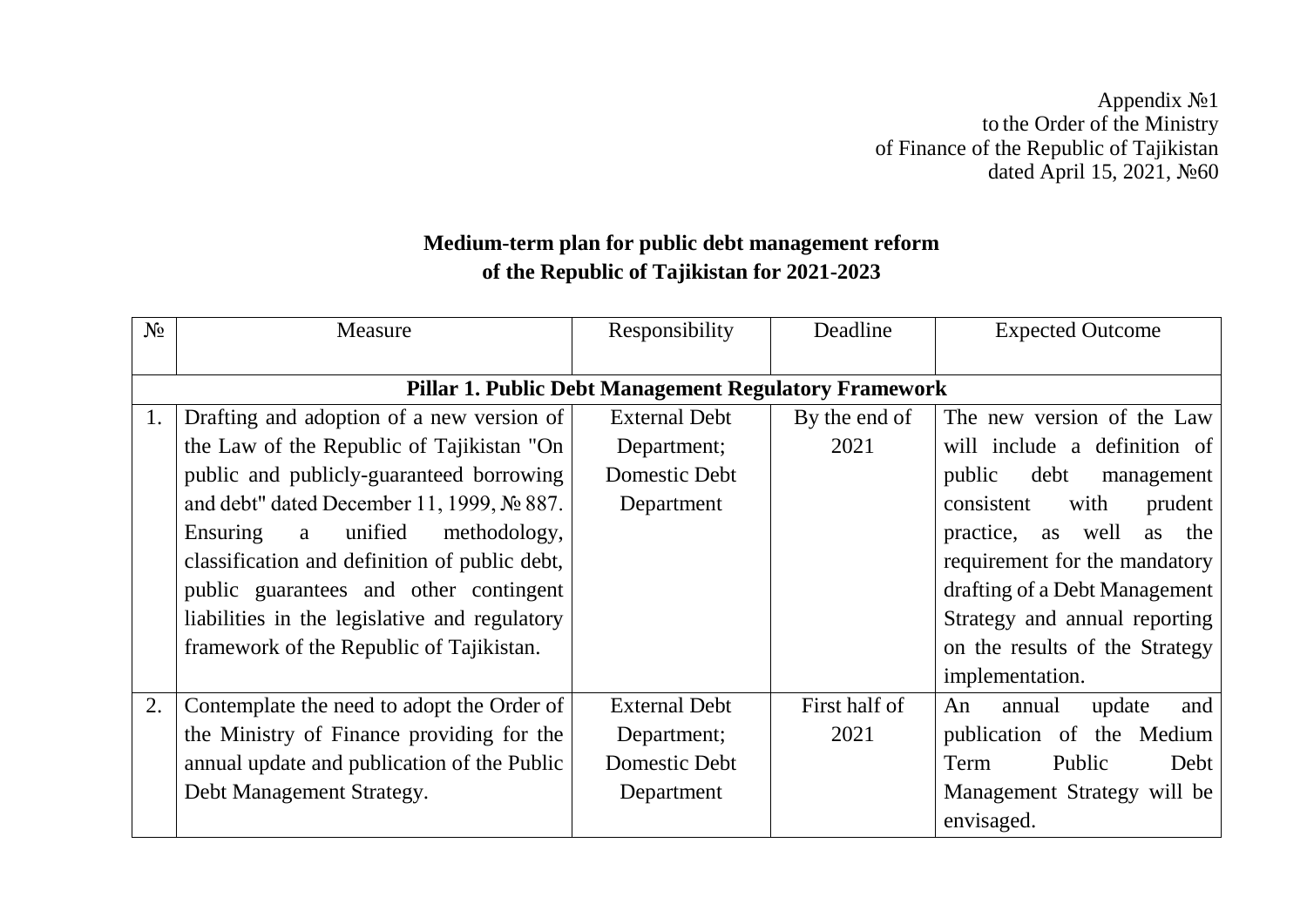| 3. | Drawing up an annual calendar for drafting  | <b>External Debt</b>     | First half of  | The calendar will outline the     |
|----|---------------------------------------------|--------------------------|----------------|-----------------------------------|
|    | medium-term<br>Public<br>Debt<br>new<br>a   | <b>Analysis Division</b> | 2023           | processes and actions to be       |
|    | Management Strategy for 2024-2026.          |                          |                | taken (e.g. data collection, debt |
|    |                                             |                          |                | portfolio<br>analysis, strategy   |
|    |                                             |                          |                | development, circulation for      |
|    |                                             |                          |                | comments,<br>approval),           |
|    |                                             |                          |                | timeframes<br>and<br>specific     |
|    |                                             |                          |                | responsible units within the      |
|    |                                             |                          |                | Ministry of Finance and other     |
|    |                                             |                          |                | relevant departments.             |
| 4. | Drafting and approval of a new medium-      | <b>External Debt</b>     | Second half of | Priority areas and scenarios for  |
|    | term Public Debt Management Strategy for    | <b>Analysis Division</b> | 2023           | public debt management will       |
|    | 2024-2026.                                  |                          |                | be identified, as well as an      |
|    |                                             |                          |                | assessment of debt portfolio      |
|    |                                             |                          |                | risks for the next medium-term    |
|    |                                             |                          |                | period (2024-2026).               |
| 5. | Preparation, coordination with the relevant | <b>External Debt</b>     | By the end of  | Efficiency<br>of<br>regular       |
|    | ministries and agencies (including the      | <b>Analysis Division</b> | October        | monitoring of the process of      |
|    | NBT), and approval of the Public External   |                          | 2021           | attracting external loans has     |
|    | Borrowings Program (PEBP) for 2022 and      |                          |                | been improved. Uncontrolled       |
|    | its projections for 2023-2024.              |                          |                | external debt accumulation        |
|    |                                             |                          |                | was prevented through strict      |
| 6. | Preparation, coordination with the relevant | <b>External Debt</b>     | By the end of  | adherence to the requirements     |
|    | ministries and agencies (including the      | <b>Analysis Division</b> | October        | Public<br>Debt<br>of<br>the       |
|    | NBT), and approval of the Public External   |                          | 2022           | Strategy<br>Management<br>for     |
|    |                                             |                          |                | 2021-2023.                        |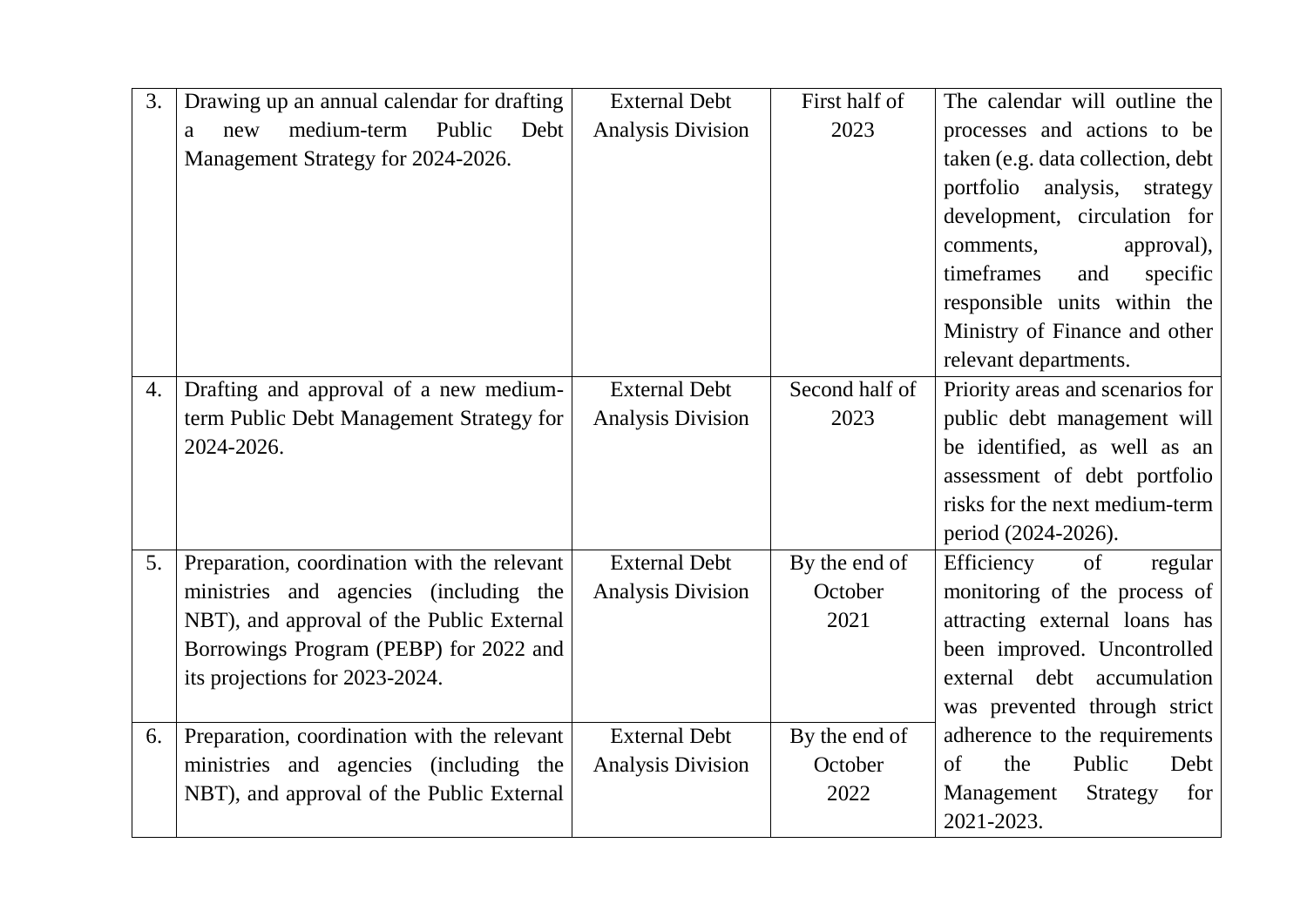|     | Borrowings Program (PEBP) for 2023 and        |                                                       |               |                                   |
|-----|-----------------------------------------------|-------------------------------------------------------|---------------|-----------------------------------|
|     | its forecast indicators for 2024-2025.        |                                                       |               |                                   |
|     |                                               |                                                       |               |                                   |
|     |                                               | <b>Pillar 2. Public Debt Accounting and Reporting</b> |               |                                   |
| 7.  | Timely publication on the official website    | <b>External Debt</b>                                  | Continuously  | to information<br>Access<br>on    |
|     | of the Ministry of Finance of the Republic    | Department;                                           |               | public debt for all stakeholders  |
|     | of Tajikistan of quarterly (no later than the | Domestic Debt                                         |               | improved;                         |
|     | 10th day of the first month of the next       | Department                                            |               | Tajikistan's rating in the Public |
|     | quarter) and annual reports (by the end of    |                                                       |               | Debt Reports Heat Map and         |
|     | March of next year), as well as public debt   |                                                       |               | other reports, published on the   |
|     | statistics.                                   |                                                       |               | official website of the World     |
|     |                                               |                                                       |               | Bank, will be revised.            |
| 8.  | Check all existing debt records - both        | <b>External Debt</b>                                  | By the end of | All debt service projections are  |
|     | external and domestic.                        | Department;                                           | 2021          | correct and accurate. Existing    |
|     |                                               | Domestic Debt                                         |               | reporting<br>has<br>debt<br>been  |
|     |                                               | Department                                            |               | improved to include cost and      |
|     |                                               |                                                       |               | risk indicators.                  |
| 9.  | Consolidate all public debt data and migrate  | <b>External Debt</b>                                  | By the end of | Operational risks associated      |
|     | it to the new debt accounting system.         | Department;                                           | 2021          | with public debt accounting are   |
|     |                                               | Domestic Debt                                         |               | minimized.                        |
|     |                                               | Department                                            |               |                                   |
|     |                                               |                                                       |               |                                   |
| 10. | Installation of DMFAS, a modern public        | <b>External Debt</b>                                  | First half of | Through using the DMFAS           |
|     | debt accounting and management software,      | Department;                                           | 2022          | software, employees of the        |
|     | and training of Ministry of Finance staff on  | Domestic Debt                                         |               | Main Department of Public         |
|     | the use of the new debt accounting system.    | Department                                            |               |                                   |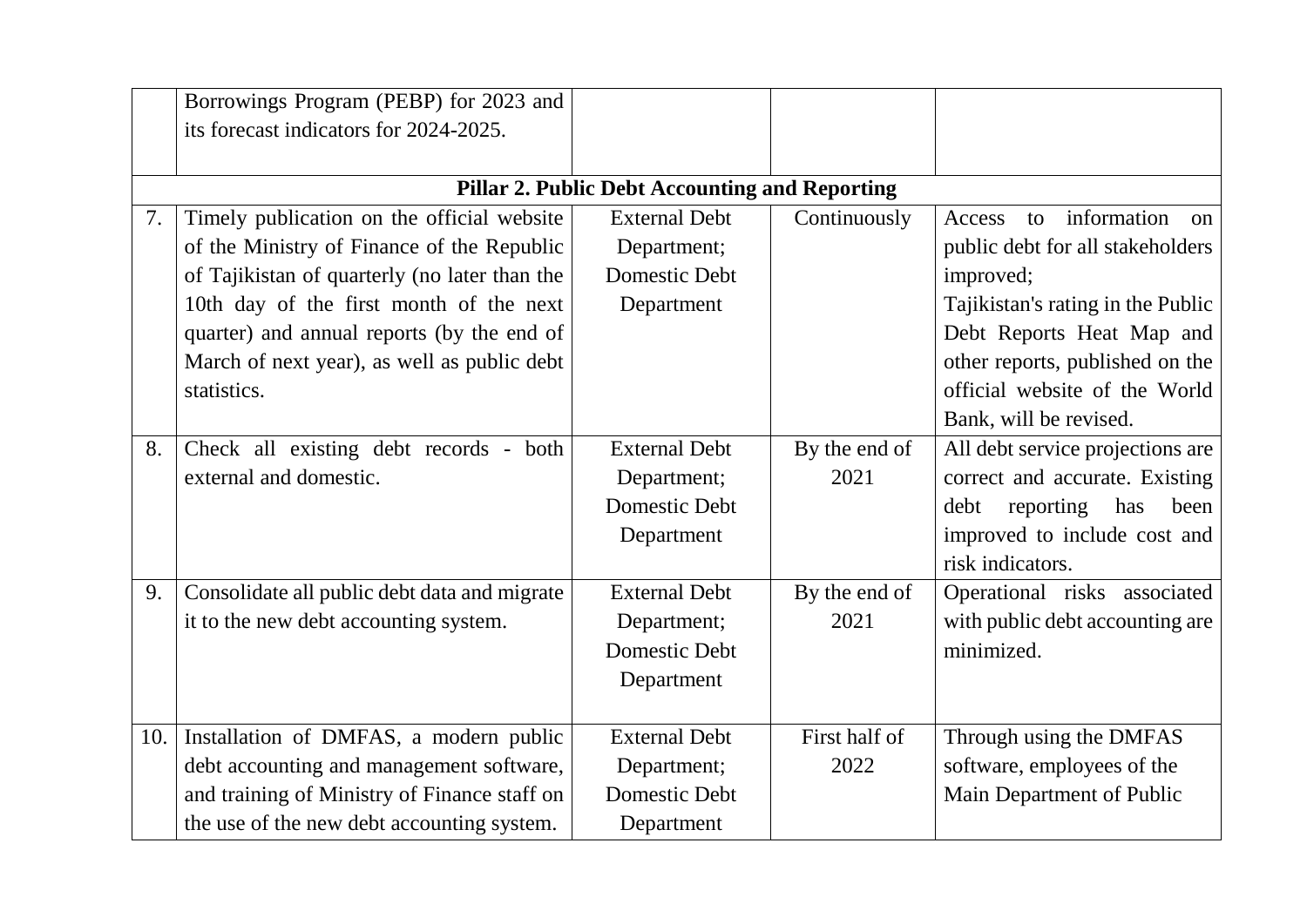|     |                                              |                                                         |               | Debt and Investments                    |
|-----|----------------------------------------------|---------------------------------------------------------|---------------|-----------------------------------------|
|     |                                              |                                                         |               | Promotion will be able to:              |
|     |                                              |                                                         |               | 1) Keep records of all                  |
|     |                                              |                                                         |               | information about total public          |
|     |                                              |                                                         |               | debt, debt securities, as well as       |
|     |                                              |                                                         |               | public guarantees, on-lending           |
|     |                                              |                                                         |               | and grants.                             |
|     |                                              |                                                         |               | 2) Generate accurate                    |
|     |                                              |                                                         |               | projections and required                |
|     |                                              |                                                         |               | standard and customized                 |
|     |                                              |                                                         |               | reports, including verification         |
|     |                                              |                                                         |               | and control repots, and                 |
|     |                                              |                                                         |               | statistical bulletins.                  |
|     |                                              |                                                         |               | 3) Perform debt portfolio               |
|     |                                              |                                                         |               | analysis that will serve as the         |
|     |                                              |                                                         |               | for<br>drafting<br><b>basis</b><br>debt |
|     |                                              |                                                         |               | management strategies.                  |
|     |                                              |                                                         |               |                                         |
|     |                                              | <b>Pillar 3. Domestic Securities Market Development</b> |               |                                         |
| 11. | Adopt and clearly signal to the market a new | Domestic Debt                                           | By the end of | A new policy for issuing                |
|     | policy for issuing government securities on  | Department                                              | 2021          | government securities has been          |
|     | the domestic market through transparent      |                                                         |               | formulated<br>and<br>adopted.           |
|     | competitive auctions at market interest      |                                                         |               | competitive<br>Transparent              |
|     | rates.                                       |                                                         |               | auctions with market interest           |
|     |                                              |                                                         |               | rates are carried out.                  |
|     |                                              |                                                         |               |                                         |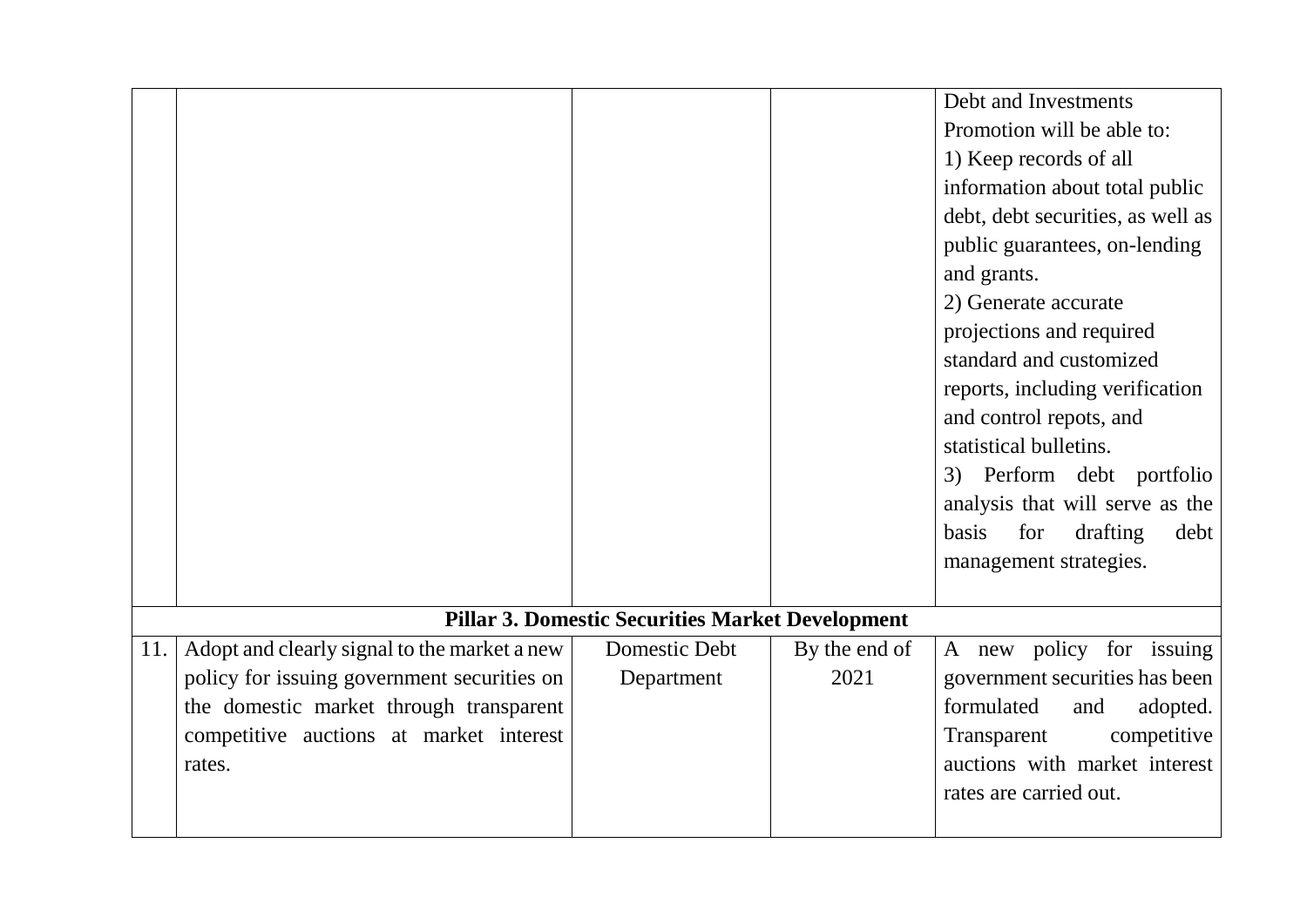| 12. | Conduct regular meetings with local<br>investors to raise awareness on government<br>policies and plans for market operations.                                                               | Domestic Debt<br>Department                                 | Continuously                  | Awareness of participants of<br>the domestic securities market<br>government<br>policy<br>about<br>measures and plans for market<br>operations has been improved.                                                                                                                                     |
|-----|----------------------------------------------------------------------------------------------------------------------------------------------------------------------------------------------|-------------------------------------------------------------|-------------------------------|-------------------------------------------------------------------------------------------------------------------------------------------------------------------------------------------------------------------------------------------------------------------------------------------------------|
| 13. | Development and approval of annual<br>borrowing programs for treasury bills and<br>bonds, as well as the corresponding                                                                       | <b>External Debt</b><br>Department;<br><b>Domestic Debt</b> | By the end of<br>October 2021 | Will allow for improvement of<br>management of funds of the<br>Main Department<br>of<br>the                                                                                                                                                                                                           |
|     | issuance calendars for government treasury                                                                                                                                                   | Department                                                  |                               | Central<br>Treasury<br>of<br>the                                                                                                                                                                                                                                                                      |
|     | bills based on cash management projections                                                                                                                                                   |                                                             |                               | Ministry of Finance.                                                                                                                                                                                                                                                                                  |
|     | of the Central Treasury.                                                                                                                                                                     |                                                             |                               |                                                                                                                                                                                                                                                                                                       |
| 14. | Drafting of Guidelines for Issuing and<br>Circulation of Government Securities, and<br>its submission to the Government of the<br>Republic of Tajikistan for consideration and<br>approval.  | Domestic Debt<br>Department                                 | Second half of<br>2021        | Gradual increase of volumes<br>and maturities of government<br>securities on the market, as<br>well as the use of market<br>interest rates.                                                                                                                                                           |
| 15. | Strengthen technical capacity of the<br>Ministry of Finance to conduct market<br>research and improve coordination with the<br>NBT as the front office for issuing<br>government securities. | Domestic Debt<br>Department                                 | First half of<br>2022         | Domestic debt department staff<br>will be able to conduct<br>appropriate market research to<br>improve the efficiency of<br>government<br>securities<br>issuance. Coordination with<br><b>NBT</b><br>issues<br>of<br>the<br>on<br>securities<br>government<br>and<br>treasury bills will be improved. |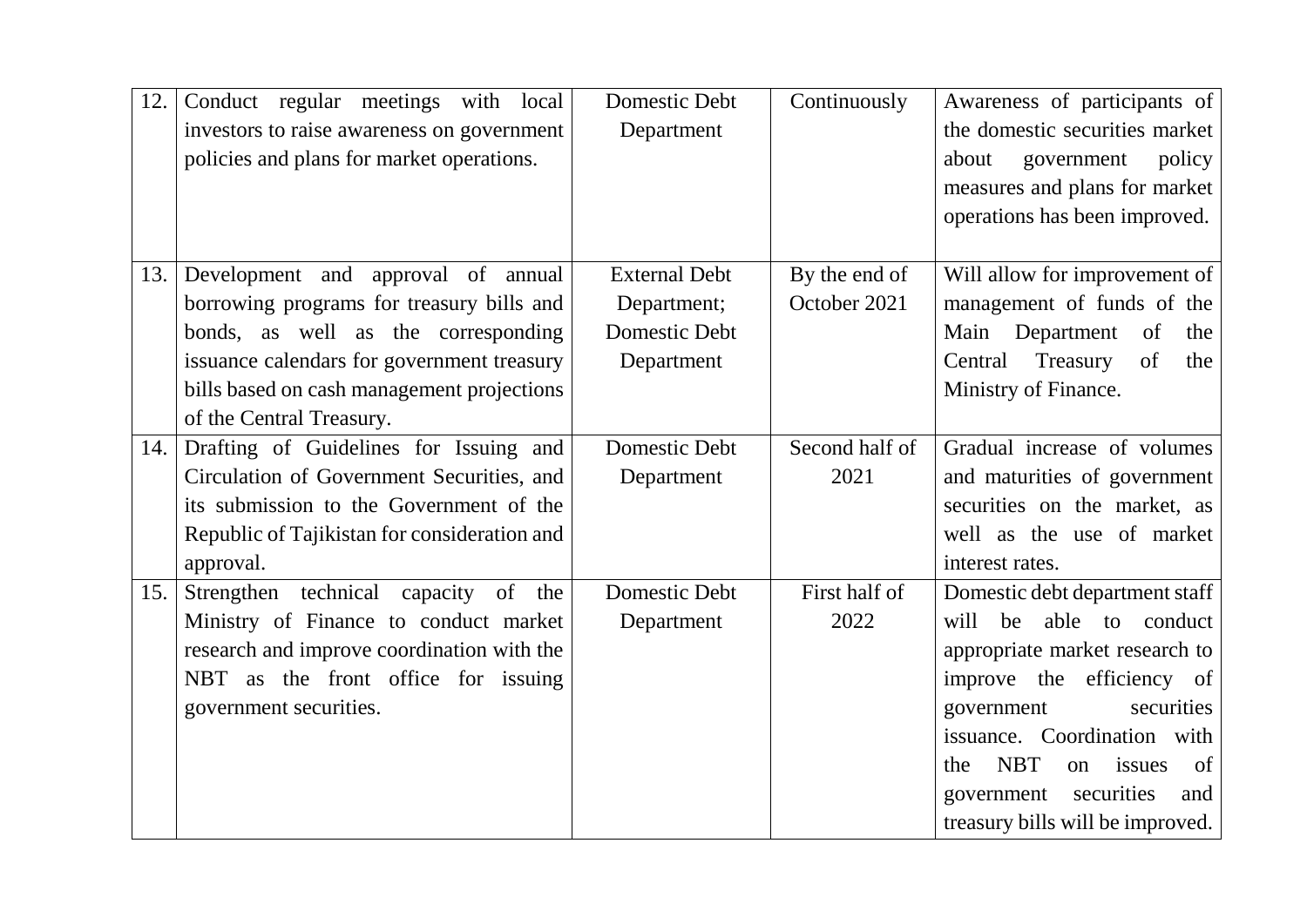| 16. | During the next period of the Public Debt     | Domestic Debt                                 | First half of   | Increased<br>demand<br>for        |
|-----|-----------------------------------------------|-----------------------------------------------|-----------------|-----------------------------------|
|     | Management Strategy, plan for a gradual       | Department                                    | 2022            | government securities<br>from     |
|     | increase in the volume and maturity of        |                                               |                 | market participants.              |
|     | government securities.                        |                                               |                 |                                   |
|     |                                               | <b>Pillar 4. Debt Sustainability Analysis</b> |                 |                                   |
| 17. | Conduct an annual analysis of public debt     | <b>External Debt</b>                          | At least once a | All possible risks arising in the |
|     | sustainability, taking into account the need  | <b>Analysis Division</b>                      | year throughout | of<br>attracting<br>event<br>non- |
|     | to attract additional financing to complete   |                                               | the entire      | concessional borrowings will      |
|     | construction of the country's strategic       |                                               | duration of the | taken<br>into account to<br>be    |
|     | facility through the World Bank's Non-        |                                               | Reform Plan     | public<br>maintain<br>finance     |
|     | Concessional Borrowing Policy (NCBP)          |                                               | $(2021 - 2023)$ | sustainability.                   |
|     | and the Sustainable Development Finance       |                                               |                 |                                   |
|     | Policy (SDFP).                                |                                               |                 |                                   |
|     |                                               |                                               |                 |                                   |
| 18. | Identify and analyze existing barriers to the | Domestic Debt                                 | By the end of   | The existing obstacles to the     |
|     | development of efficient primary and          | Department                                    | 2021            | development of primary and        |
|     | secondary government securities market.       |                                               |                 | secondary<br>government           |
|     |                                               |                                               |                 | securities<br>markets<br>are      |
|     |                                               |                                               |                 | identified and analyzed.          |
|     |                                               |                                               |                 | Efficient ways to solving these   |
|     |                                               |                                               |                 | shortcomings<br>have<br>been      |
|     |                                               |                                               |                 | developed.                        |
|     |                                               |                                               |                 |                                   |
| 19. | Develop a functional market engagement        | Domestic Debt                                 | First half of   | Interaction<br>has<br>been        |
|     | program that initiates a two-way interaction  | Department                                    | 2022            | established<br>the<br>between     |
|     | between the Ministry of Finance, investors    |                                               |                 |                                   |